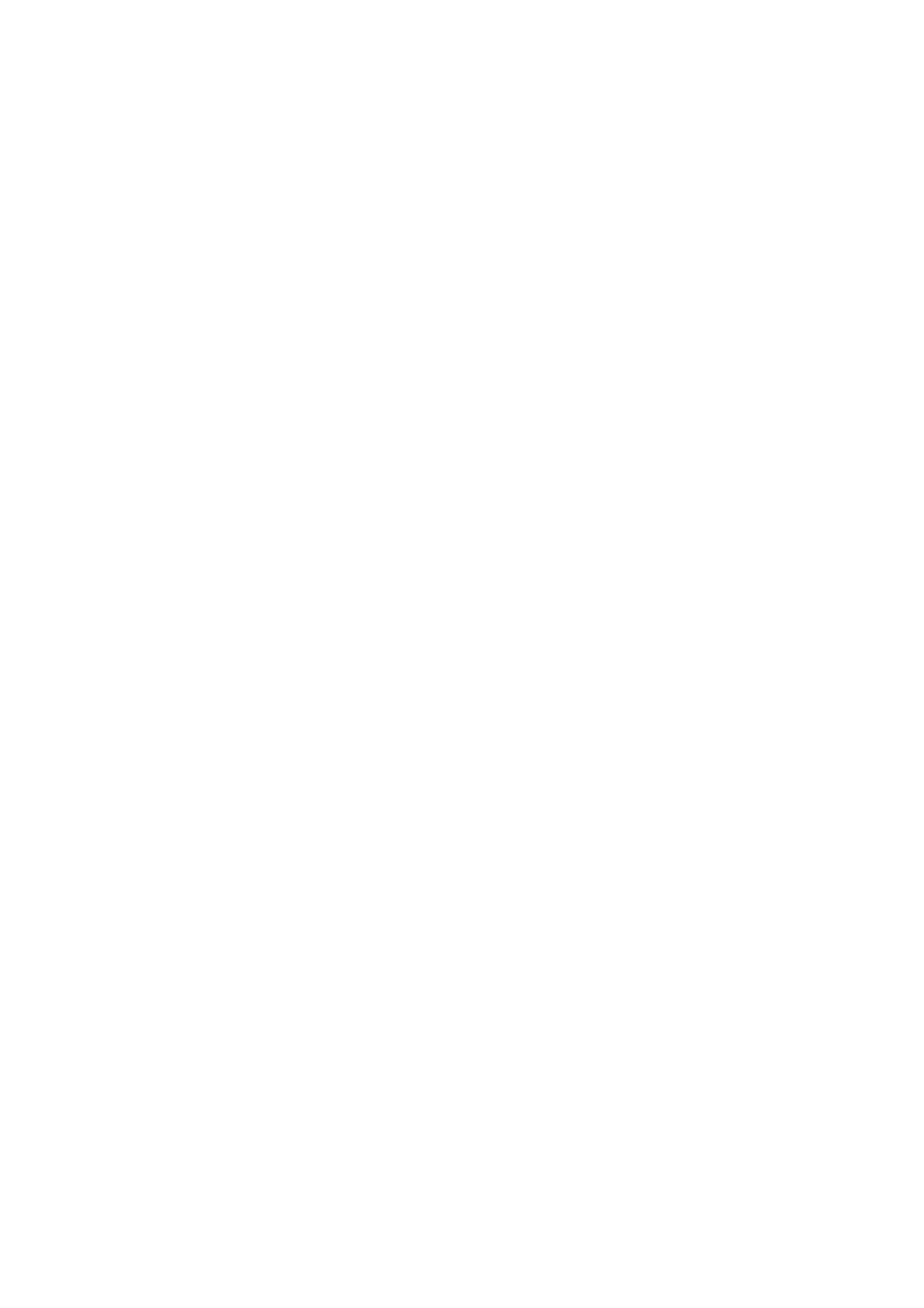#### **ANNEX**

### **GUIDELINES ON TRAINING AND CERTIFICATION FOR COMPANY SECURITY OFFICERS**

1 Every person designated as a Company security officer (CSO) should be able to demonstrate competence to undertake the tasks, duties and responsibilities listed in column 1 of the annex to this Circular.

2 The level of knowledge of the subjects listed in column 2 of the annex should be sufficient to enable the person to act as the designated CSO.

3 Persons who have satisfactorily completed an approved course based on IMO Model Course 3.20 on Company security officer, or who have attended a course based on the attached knowledge, understanding and proficiency (KUP), should be considered to have met the requirements for service as a CSO.

4 As many of the training objectives in IMO Model Courses 3.19 and 3.20 are common to both CSO and SSO and further, that many of the KUPs in the competence tables are similarly common, SOLAS Contracting Governments should therefore take them into account when setting criteria for the re-training and assessment of those SSOs moving toward CSO qualifications.

5 Those completing CSO training should provide documentary evidence to this effect to the relevant SOLAS Contracting Government, and to the satisfaction of that Government when requested to do so.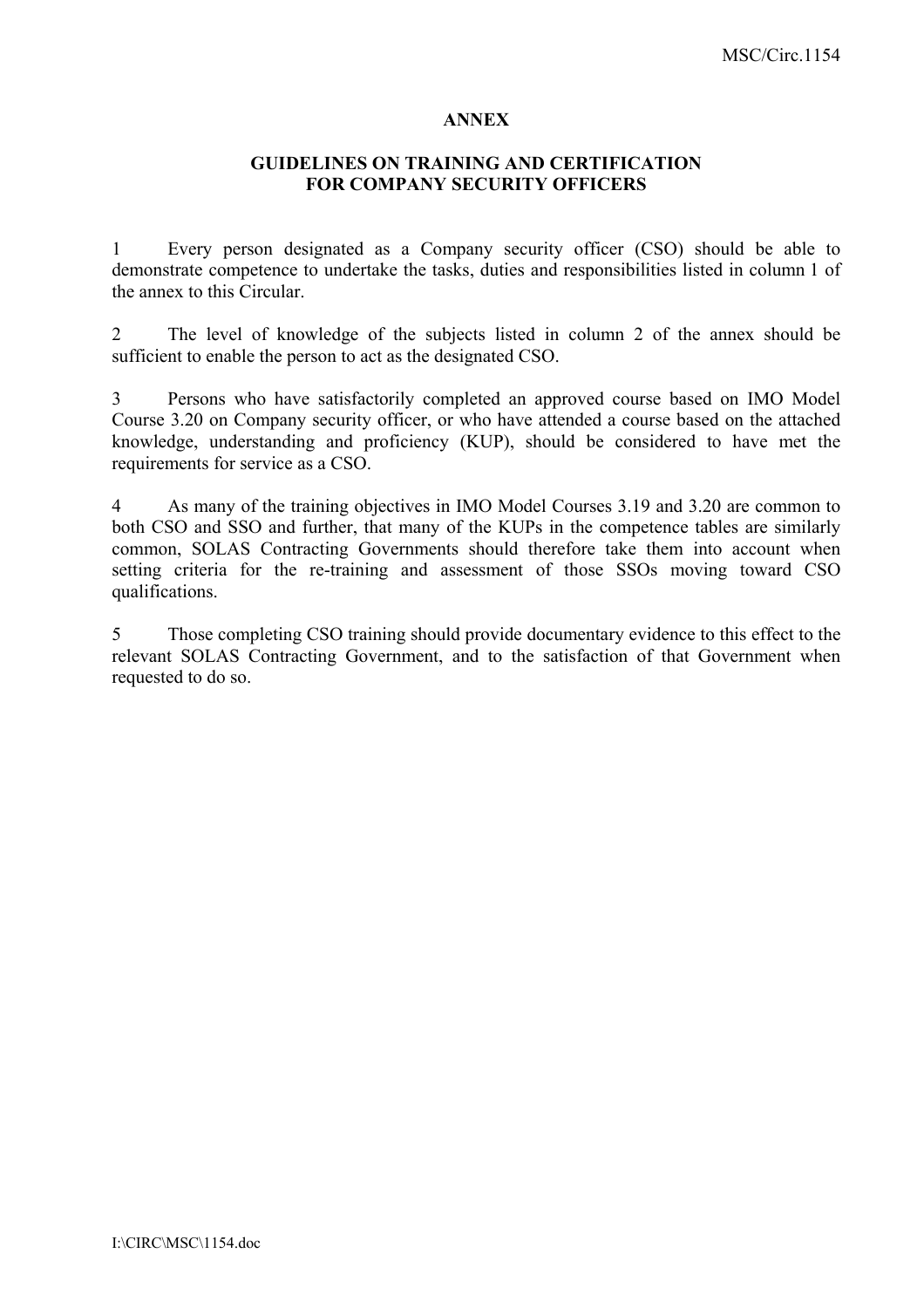#### Annex

# **KNOWLEDGE, UNDERSTANDING AND PROFICIENCIES (KUPS) RELEVANT TO THE COMPANY SECURITY OFFICER**

| Column 1                                                                                  | Column <sub>2</sub>                                                                                                                                                                                                                                                                                                                                                                                                                                                                                                                                                                                                                                                                                                                                                                                                                                                                                                                                                                                                                                                                                                                                                                                                                                                                                                                                                                                                                                                                             | Column 3                                                                                            | Column 4                                                                                                                                                                                                                                                                                                                                                                                                                                |
|-------------------------------------------------------------------------------------------|-------------------------------------------------------------------------------------------------------------------------------------------------------------------------------------------------------------------------------------------------------------------------------------------------------------------------------------------------------------------------------------------------------------------------------------------------------------------------------------------------------------------------------------------------------------------------------------------------------------------------------------------------------------------------------------------------------------------------------------------------------------------------------------------------------------------------------------------------------------------------------------------------------------------------------------------------------------------------------------------------------------------------------------------------------------------------------------------------------------------------------------------------------------------------------------------------------------------------------------------------------------------------------------------------------------------------------------------------------------------------------------------------------------------------------------------------------------------------------------------------|-----------------------------------------------------------------------------------------------------|-----------------------------------------------------------------------------------------------------------------------------------------------------------------------------------------------------------------------------------------------------------------------------------------------------------------------------------------------------------------------------------------------------------------------------------------|
| Competence                                                                                | Knowledge, understanding and<br>proficiency                                                                                                                                                                                                                                                                                                                                                                                                                                                                                                                                                                                                                                                                                                                                                                                                                                                                                                                                                                                                                                                                                                                                                                                                                                                                                                                                                                                                                                                     | <b>Methods</b> for<br>demonstrating                                                                 | Criteria for<br>evaluating                                                                                                                                                                                                                                                                                                                                                                                                              |
| Develop,<br>maintain and<br>supervise the<br>implementation<br>of a Ship<br>Security Plan | Knowledge of international<br>$\bullet$<br>maritime security policy and<br>responsibilities of Governments,<br>Companies and designated<br>persons<br>Knowledge of the purpose for and<br>٠<br>the elements that make up a ship<br>security plan<br>Knowledge of procedures to be<br>٠<br>employed in developing,<br>maintaining, and supervising the<br>implementation of, and the<br>submission for approval of a ship<br>security plan<br>Knowledge of the procedures for<br>٠<br>the initial and subsequent<br>verification of the ship's<br>compliance<br>Knowledge of maritime security<br>٠<br>levels and the consequential<br>security measures and procedures<br>aboard ship and in the port facility<br>environment<br>Knowledge of the requirements<br>٠<br>and procedures involved with<br>arranging for internal audits and<br>review of security activities<br>specified in a ship security plan<br>Knowledge of the requirements<br>and procedures for acting upon<br>reports by the SSO to the CSO<br>concerning any deficiencies or<br>non-conformities identified<br>during internal audits, periodic<br>reviews, and security inspections<br>Knowledge of the methods and<br>procedures used to modify the<br>ship security plan<br>Knowledge of security related<br>٠<br>contingency plans and the<br>procedures for responding to<br>security threats or breaches of<br>security including provisions for<br>maintaining critical operations of<br>the ship/port interface | competence<br>Assessment of<br>evidence<br>obtained from<br>approved<br>training or<br>examination. | competence<br>Procedures and actions<br>are in accordance with<br>the principles<br>established by the<br>ISPS Code and<br>SOLAS as amended.<br>Legislative<br>requirements relating<br>to security are<br>correctly identified.<br>Procedures achieve a<br>state of readiness to<br>respond to changes in<br>maritime security<br>levels.<br>Communications<br>within the CSO's area<br>of responsibility are<br>clear and understood. |
|                                                                                           |                                                                                                                                                                                                                                                                                                                                                                                                                                                                                                                                                                                                                                                                                                                                                                                                                                                                                                                                                                                                                                                                                                                                                                                                                                                                                                                                                                                                                                                                                                 |                                                                                                     |                                                                                                                                                                                                                                                                                                                                                                                                                                         |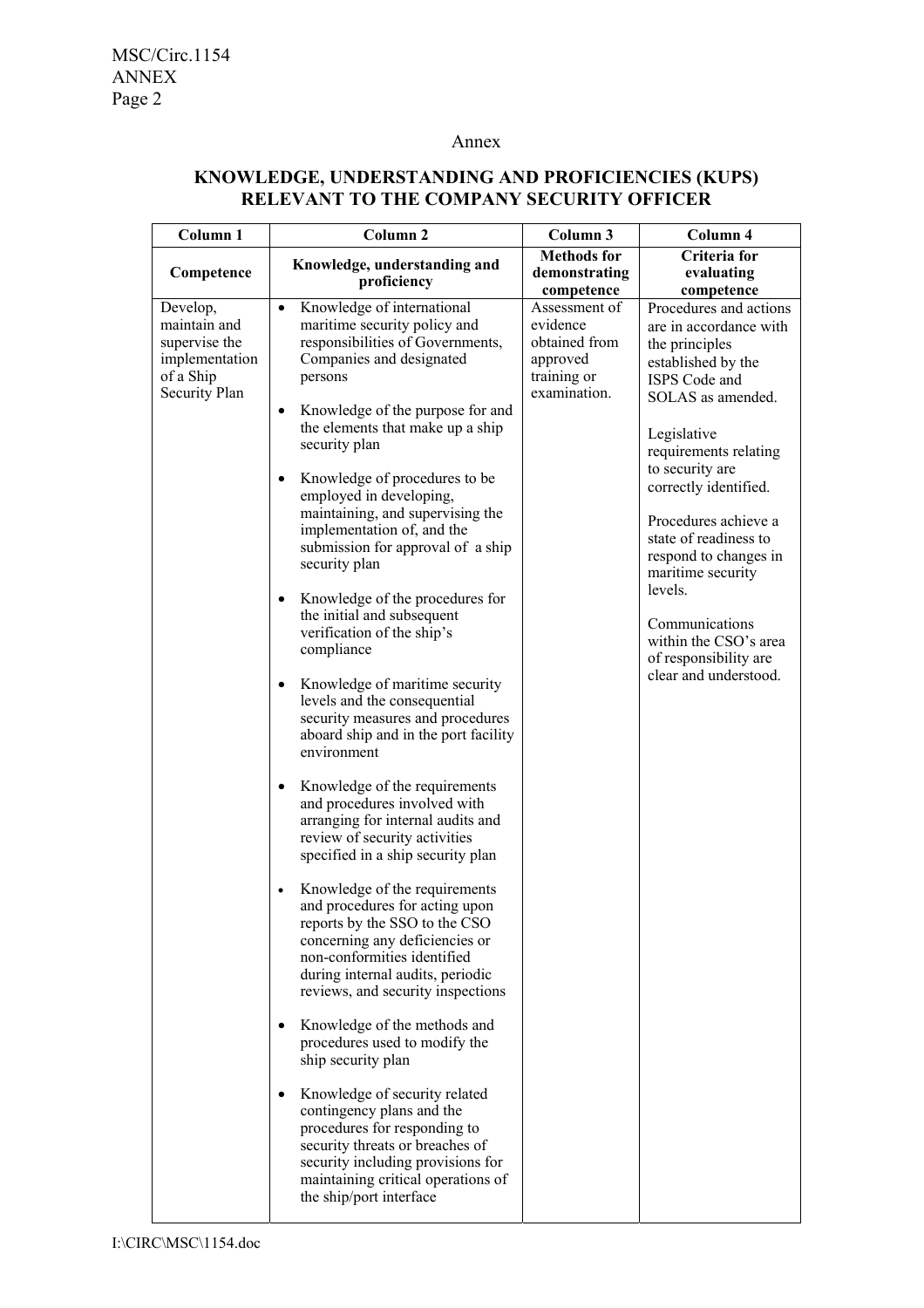| Column 1                                                                              | Column <sub>2</sub>                                                                                                                 | Column 3                                                                              | Column 4                                                                                                                                                                                                                                 |
|---------------------------------------------------------------------------------------|-------------------------------------------------------------------------------------------------------------------------------------|---------------------------------------------------------------------------------------|------------------------------------------------------------------------------------------------------------------------------------------------------------------------------------------------------------------------------------------|
| Competence                                                                            | Knowledge, understanding and<br>proficiency                                                                                         | <b>Methods</b> for<br>demonstrating<br>competence                                     | Criteria for<br>evaluating<br>competence                                                                                                                                                                                                 |
|                                                                                       | Working knowledge of maritime<br>$\bullet$<br>security terms and definitions                                                        |                                                                                       |                                                                                                                                                                                                                                          |
| Ensuring<br>security<br>equipment and<br>systems, if any,<br>are properly<br>operated | Knowledge of the various types<br>$\bullet$<br>of security equipment and<br>systems and their limitations                           | Assessment of<br>evidence<br>obtained from<br>approved<br>training or<br>examination. | Procedures and actions<br>are in accordance with<br>the principles<br>established by the<br>ISPS Code and<br><b>SOLAS</b> Convention.<br>Procedures achieve a<br>state of readiness to<br>respond to changes in<br>the maritime security |
|                                                                                       |                                                                                                                                     |                                                                                       | levels.<br>Communications<br>within the CSO's area<br>of responsibility are<br>clear and understood.                                                                                                                                     |
| Assess security<br>risk, threat, and<br>vulnerability                                 | Knowledge of risk assessment,<br>$\bullet$<br>assessment tools, and procedures<br>for conducting security<br>assessments            | Assessment of<br>evidence<br>obtained from<br>approved<br>training; or                | Procedures and actions<br>are in accordance with<br>the principles<br>established by the                                                                                                                                                 |
|                                                                                       | Knowledge of security<br>$\bullet$<br>assessment documentation<br>including the Declaration of<br>Security                          | assessment of<br>evidence<br>obtained from<br>examination                             | ISPS Code and<br><b>SOLAS</b> Convention.<br>Procedures achieve a<br>state of readiness to                                                                                                                                               |
|                                                                                       | Knowledge of techniques used to<br>$\bullet$<br>circumvent security measures                                                        | and practical<br>demonstration<br>of ability to:                                      | respond to changes in<br>the maritime security<br>levels.                                                                                                                                                                                |
|                                                                                       | Knowledge enabling recognition,<br>$\bullet$<br>on a non-discriminatory basis, of<br>persons posing potential security<br>risks     | .1 conduct<br>physical<br>searches                                                    | Communications<br>within the CSO's area<br>of responsibility are<br>clear and understood.                                                                                                                                                |
|                                                                                       | Knowledge enabling recognition<br>of weapons, dangerous<br>substances, and devices and<br>awareness of the damage they can<br>cause | .2 conduct<br>non-intrusive<br>inspections                                            |                                                                                                                                                                                                                                          |
|                                                                                       | Knowledge of crowd<br>management and control<br>techniques, where appropriate.                                                      |                                                                                       |                                                                                                                                                                                                                                          |
|                                                                                       | Knowledge in handling sensitive<br>security related information and<br>security related communications                              |                                                                                       |                                                                                                                                                                                                                                          |
|                                                                                       | Knowledge of methods for<br>$\bullet$<br>implementing and co-ordinating<br>searches                                                 |                                                                                       |                                                                                                                                                                                                                                          |
|                                                                                       | Knowledge of the methods for<br>physical searches and<br>non-intrusive inspections                                                  |                                                                                       |                                                                                                                                                                                                                                          |